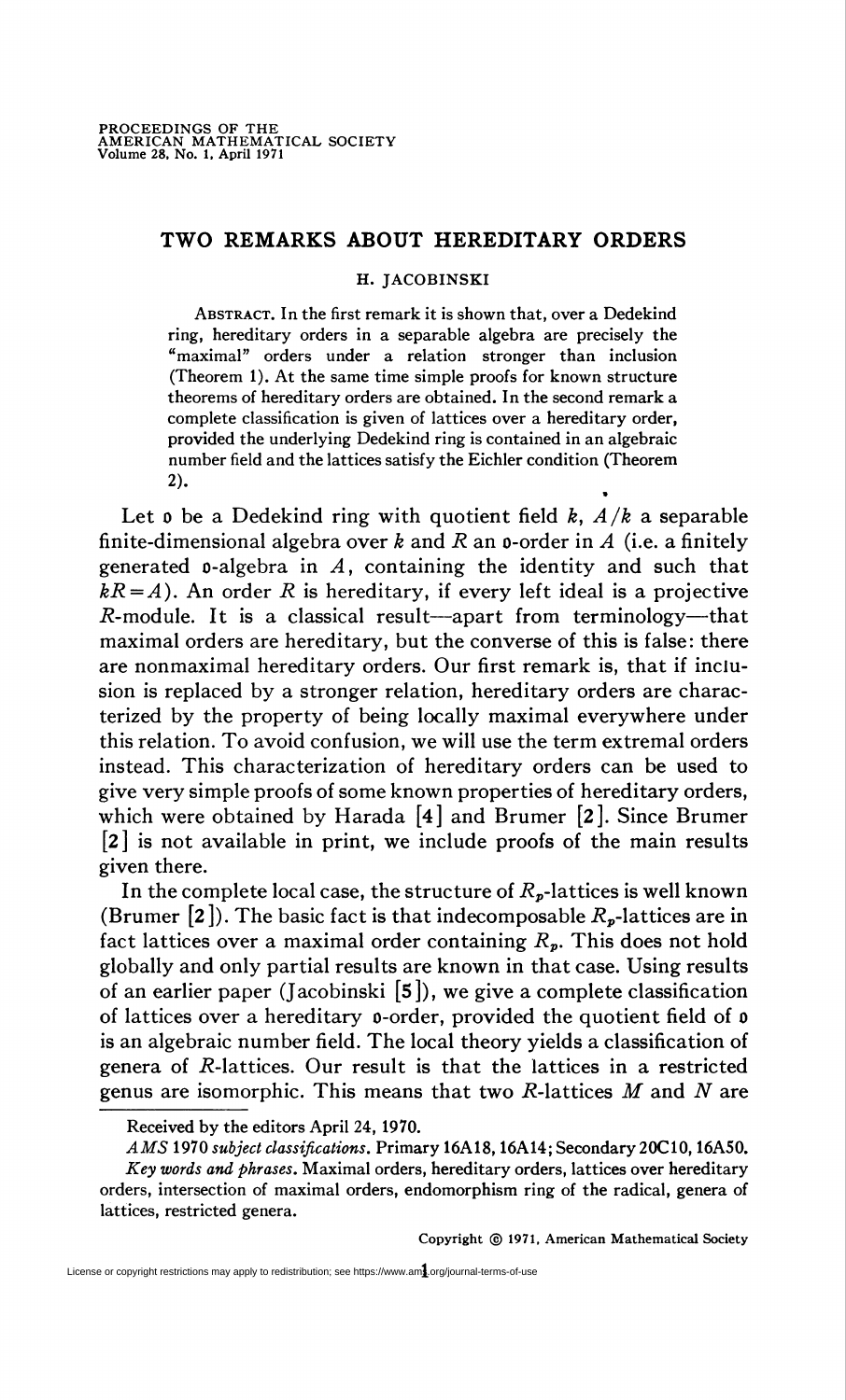## 2 H. JACOBINSKI [April

isomorphic if  $M_p \cong N_p$  for all p and if moreover  $\mathfrak{D}M \cong \mathfrak{D}N$  for an arbitrary maximal order  $\mathcal D$  containing R.

1. Let R and S be o-orders in A. We say that S radically contains R, notation  $S > R$ , if  $S \supset R$  and  $J(S) \supset J(R)$ , where  $J(S)$ ,  $J(R)$  denotes the Jacobson radical. An order R is extremal if  $S > R$  implies  $S = R$ . Every order is radically contained in an extremal order. This follows by the same argument as the corresponding result for maximal orders (Deuring [3, p. 70]).

If 0 contains an infinite number of prime ideals, the Jacobson radical of every order vanishes. In this case  $S > R$  reduces to  $S \supset R$ and extremal orders are identical with maximal orders. Thus only a semilocal Dedekind ring o is of interest in this context and we can as well consider completions. Let  $p$  be a prime in  $\mathfrak o$  and let  $\mathfrak o_p$ ,  $R_p$  be the corresponding p-adic completions. Then  $S_p > R_p$  is stronger than inclusion. We call an order R locally extremal if for each  $p$ , the completion  $R_p$  is an extremal  $\mathfrak{d}_p$ -order in  $A_p$ .

THEOREM 1. An o-order  $R$  is hereditary if and only if it is locally extremal.

An order R is hereditary if and only if  $R_p$  is hereditary for each  $p$ . Thus we have to show that  $R_p$  is hereditary if and only if it is extremal. For the proof of this, we derive first some properties of extremal orders. Let E denote the right order of  $J(R_p)$ , i.e. the endomorphism ring of  $J(R_p)$  as a left  $R_p$ -module. E contains  $R_p$  but is in general different from  $R_p$ . We first show

PROPOSITION 1. The order  $R_p$  is extremal if and only if  $E = R_p$ .

First we remark, that an  $R_p$ -ideal I is in  $J(R_p)$  if and only if it is nilpotent modulo  $p^t R_p$  for some  $t > 0$ . The radical  $J(R_p)$  is a right Eideal, a power of which is in  $pR_p\subset pE$ . This implies  $J(R_p)\subset J(E)$  and so  $R_p < E$ . Thus if  $R_p$  is extremal, we must have  $R_p = E$ .

Conversely suppose  $E=R_p$  and let S be an order radically containing  $R_p$ . Then if a is sufficiently large we have  $p^eS \subset J(R_p)$  and so there is an integer b such that  $J^b(S) \subset J(R_p)$ . But then  $J(R_p)J^{b-1}(S) \subset J(R_p)$ and so  $J^{b-1}(S)$  is contained in the endomorphism ring of  $J(R_p)$ , that is in  $R_p$ . This implies that already  $J^{b-1}(S) \subset J(R_p)$  and by repeating this argument we obtain that  $J(S) = J(R_p)$ . Since  $J(S)$  is a right S-ideal, this implies  $S \subset \mathbb{R}_p$ , which completes the proof. Obviously the proposition remains valid if E is replaced by the left order of  $J(R_p)$ .

Let  $C_p$  be the maximal order in the center of  $A_p$ . Then clearly the order generated by  $R_p$  and  $C_p$  contains  $R_p$  radically. If  $R_p$  is extremal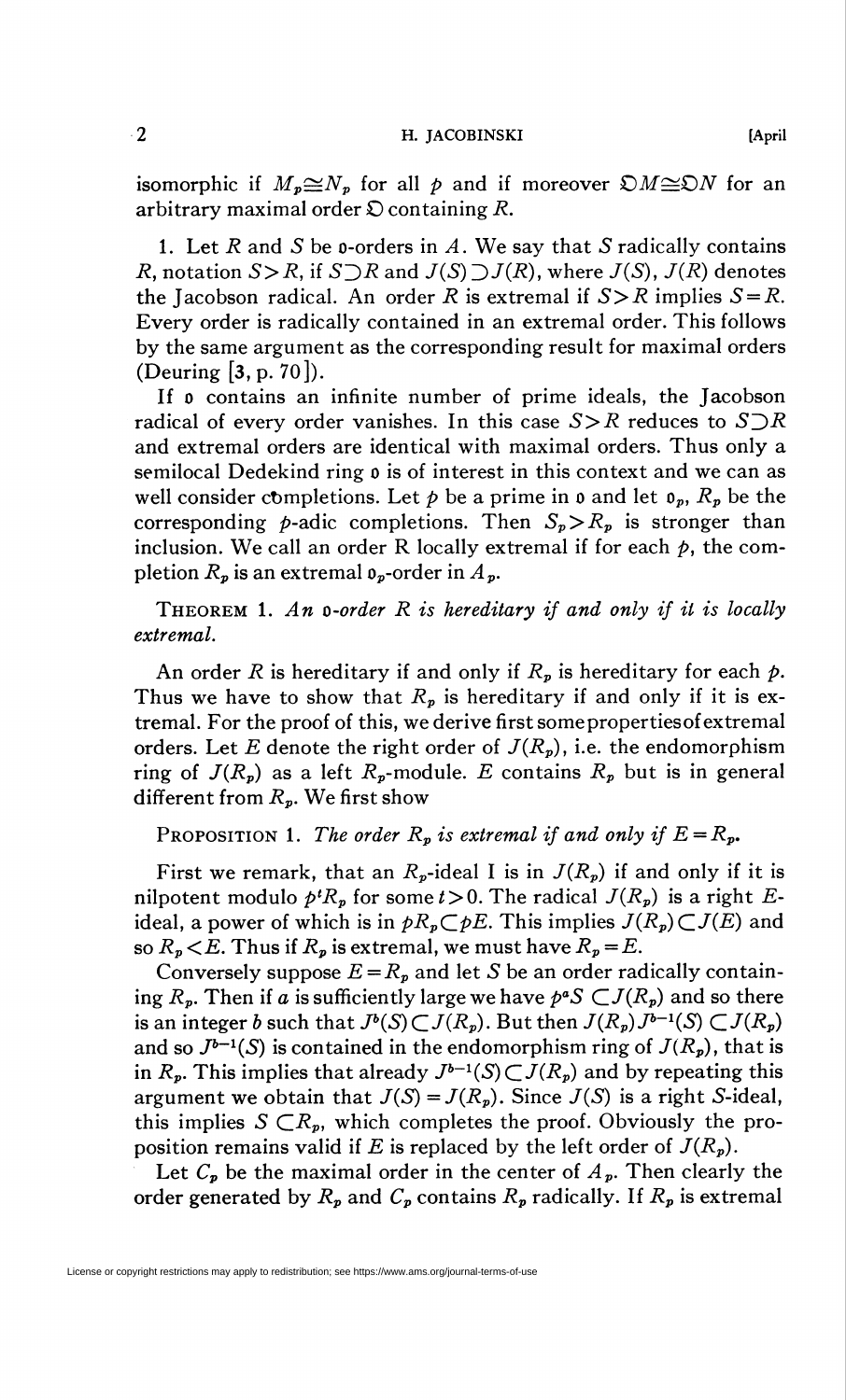it must contain  $C_p$  and is consequently a direct sum of extremal orders in simple algebras. Thus we can—and will—assume that  $A_p$  is a simple algebra.

Now choose a maximal order  $\mathfrak{D}_p$  that contains  $R_p$  and denote its radical by  $\mathfrak{P}$ . Then  $R_p + \mathfrak{P} > R_p$  and so  $\mathfrak{P} \subset R_p$ . This shows that an extremal order is completely determined by its image in  $\overline{D}_p = \mathfrak{D}_p / \mathfrak{P}$ .

Let V be an indecomposable  $\mathfrak{D}_p$ -lattice. Its endomorphism ring  $\Omega$  is then a maximal order in a skew-field and we consider  $V$  as a right  $\Omega$ lattice. Let p be the radical of  $\Omega$ . Then  $\overline{\Omega} = \Omega/\rho$  is a skew-field and  $\overline{V} = V/\mathfrak{B} V$  is a right  $\overline{\Omega}$ -vectorspace.

PROPOSITION 2. Let

$$
\varepsilon\colon\overline{V}=\overline{V}_0\supset\overline{V}_1\supset\cdots\supset\overline{V}_{s-1}\supset\overline{V}_s=0
$$

be a strictly descending sequence of right  $\bar{\Omega}$ -vectorspaces and put

$$
S(\mathcal{E}) = \{x \in \mathfrak{D}_{p}, x\overline{V}_{i} \subset \overline{V}_{i}, i = 0, 1, \cdots, s\}.
$$

Then  $S(\xi)$  is an extremal  $\mathfrak{d}_p$ -order and every such order  $R_p$  can be obtained in this way by choosing a maximal order  $\mathcal{D}_p$  containing  $R_p$  and defining  $\&b y \ \overline{V}_i = J^i \overline{V}$ , where *J* is the radical of  $R_p$ .

First we remark that every  $\overline{\Omega}$ -endomorphism of  $\overline{V}$  is induced by an element of  $\mathfrak{D}_p$ . Consequently,  $S(\varepsilon)$  consists of all  $\mathfrak{D}$ -endomorphisms  $\Omega$ , that take each subspace  $\overline{V}_i$  into itself.

The radical of  $S(\xi)$  is easy to describe. It consists of all x in  $\mathcal{D}_n$  such that  $x\overline{V}_i \subset \overline{V}_{i+1}$ . For these elements form a two-sided ideal I in  $S(\xi)$ and  $I^{\circ} \subset \mathfrak{B}$  implies that I is in the radical. On the other hand,  $S(\mathcal{E})/I$  is isomorphic to the direct sum of the  $\text{End}_{\overline{\Omega}}(\overline{V}_i/\overline{V}_{i+1}),$  which is semisimple and so  $I$  contains the radical.

Let  $V_i$  be the inverse image of  $\overline{V}_i$ . Then  $S(\xi)$  can equally well be described as the set of all  $x \in A_p$ , such that  $xV_i \subset V_i$  for  $i=0, \cdots$ , s-1, and the radical J of  $S(8)$  as the set of all  $x \in A_p$  such that  $xV_i \subset V_{i+1}$  for  $i=0, \cdots, s-1$ . Moreover,  $JV_i = V_{i+1}$  and so the left order E of J must take each  $V_{i+1}$  into itself for  $i=0, \dots, s-1$ . Since  $V_{\bullet} = \mathfrak{P} V \cong V$ , this means that  $E = S(\mathcal{E})$  and  $S(E)$  is extremal according to Proposition 1.

Conversely, suppose  $R_p$  is extremal and embed it in a maximal order  $\mathfrak{D}_v$ . Define the chain & by  $\overline{V}_i = J^i \overline{V}$ . Then clearly  $S(\xi) > R_p$ which implies  $R_p = S(\xi)$ .

We now come to the proof of the theorem. We have to show, that  $R_p$  is hereditary if and only if it is extremal. Suppose first that  $R_p$  is hereditary. Auslander-Goldman [1, p. 5] have shown that this implies that  $J(R_p)$  is right invertible, i.e.  $R_p = JU$ , where U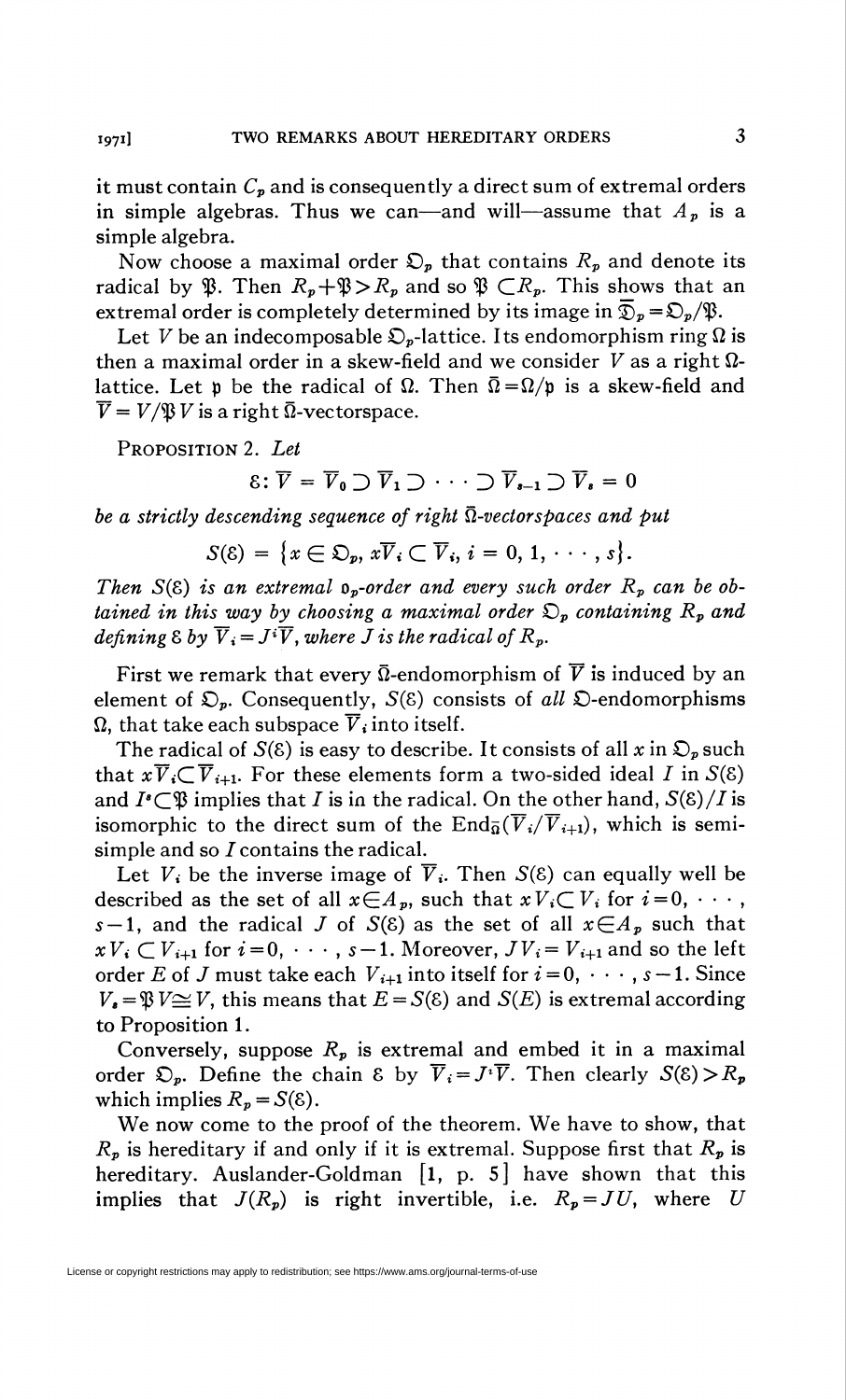## 4 H. JACOBINSKI [April

 $=\{x\in A_p, Jx\subset R_p\}$ . We give a different proof, using the fact that  $R_p$ -lattices have unique decomposition into indecomposable lattices. Since  $R_p$  is hereditary, J is left projective and so the indecomposable lattices occurring in J are isomorphic to direct factors of  $R_p$ . Then J is right invertible if every type of indecomposable lattice occurring in  $R_p$ occurs in  $J$  too. If this were not so, we could find a central idempotent  $\bar{e}$  in  $R_p/J$  such that  $\bar{e}J/J^2=0$ . Lifting  $\bar{e}$  to an idempotent  $e$  of  $R_p$ , we have  $eJ\subset J^2$  and also  $eJ\subset eJ^2$ . Using Nakayama's lemma this means  $eJ = 0$ . Since  $pe \in eJ$ , we see that  $e = 0$  and this shows that J is right invertible. But the relation  $JU = R_p$  implies that the left order of J is equal to  $R_p$ . According to Proposition 1, this implies that  $R_p$  is extremal.

Conversely, suppose that  $R_p$  is extremal. Then according to Proposition 2,  $R_p = S(8)$  where the chain 8 is defined by  $\overline{V}_i = J^i \overline{V}$  for  $i=0, \dots, s-1$  with  $J^*\overline{V}=0$ . Since  $S(8)$  induces all  $\overline{0}$ -linear transformations of  $\overline{V}$  that take each  $\overline{V}_i$  into itself, it follows that  $J^*V = \mathfrak{P} V$ . If 8 is the ramification exponent of  $A_p$  (that is  $\mathfrak{P}^* = p\mathfrak{D}_p$ ), we obtain that  $J^{ss}$   $V = \rho V$ . Put  $I = \rho^{-1} J^{ss}$ . Then  $I \overline{V}_i = \overline{V}_i$  and so I is a two-sided ideal in  $R_p$ . If I were  $\neq R_p$ , we could find an idempotent e in  $R_p$  such that  $eI\subset J$ . But this implies  $e\overline{V}_i = eI\overline{V}_i\subset J\overline{V}_i = \overline{V}_{i+1}$  and so e is in the radical of  $R_p$ . This means  $e=0$  and  $I=R_p$ . Now from the relation  $p^{-1}J^{\prime\prime}=R_p$  we see that the radical J is both left and right invertible. This is known to imply that  $R_p$  is hereditary (Auslander-Goldman  $[1, p. 5]$ , but can easily be shown directly. Let M be a left ideal in  $R_p$ . Since J is invertible, M and JM are projective simultaneously. Replacing if necessary M by  $J^{-t}M$  we can assume that  $M(\mathcal{L}J)$ . Via the image of M in  $R_p/J$  we obtain a decomposition

$$
M = R_p e \oplus M_1
$$

where e is an idempotent and  $M_1$  a left  $R_p$ -ideal contained in J. Since  $R_{p}e$  is projective, we see by repetition that M is projective. Thus  $R_{p}$  is hereditary, which completes the proof.

By means of the theorem we can obtain very easy proofs of a number of properties of hereditary  $o_p$ -orders, which were first shown by Harada [4] and Brumer [2]. First, Proposition 2 which is now valid for hereditary orders, is identical with the main theorem of Brumer [2]. Obviously, it yields an explicit description of hereditary  $\mathfrak{v}_{n}$ orders as sets of block-matrices with entries in the maximal order  $\Omega$  of the underlying skew-field. We prove some additional results due to Brumer.

PROPOSITION 3. Let  $R_p$  be a hereditary  $\rho_p$ -order in the separable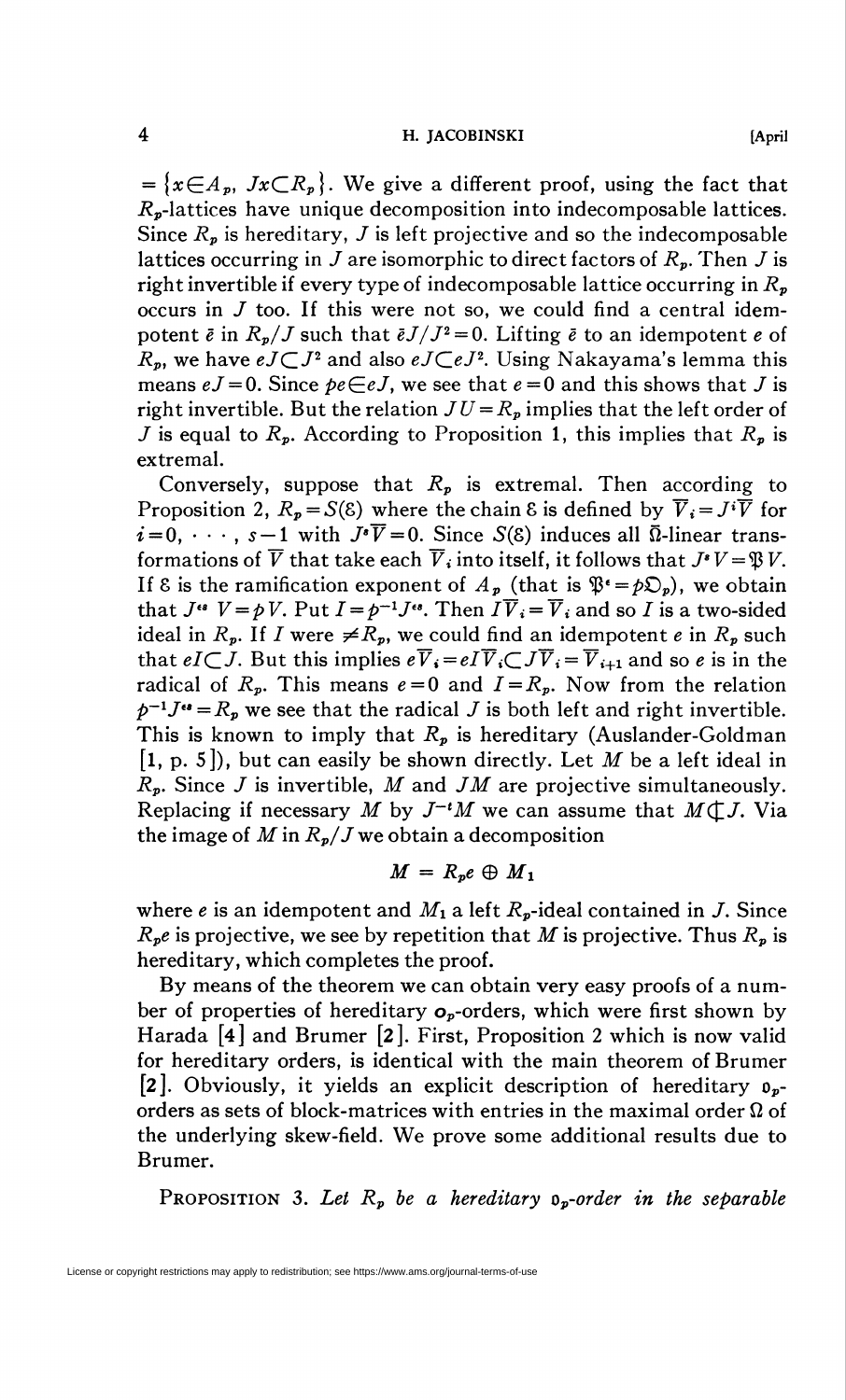algebra  $A_p$ , J the radical of  $R_p$ ,  $\mathfrak{D}_p$  a maximal order containing  $R_p$ ,  $\mathfrak{P}$  its radical and V an indecomposable  $\mathfrak{D}_{p}$ -lattice.

(a) If  $\epsilon$  is the ramification index of  $A_p$ , i.e.  $\mathfrak{B}^{\epsilon} = p\mathfrak{D}_p$ , then

$$
pR_p = J^{ss}
$$

where s is the number of simple algebras in  $R_p/J$ .

(b) Every indecomposable  $R_p$ -lattice is isomorphic to a lattice  $J^iV$ with  $0 \leq i < s$ .

(c) The left order of  $J^iV$  is a maximal order  $\mathfrak{D}_n^{(i)}$  and

$$
R_p = \bigcap_{0}^{s-1} \mathfrak{O}_p^{(i)}.
$$

Moreover, the orders  $\mathcal{D}_p^{(i)}$  are the only maximal orders containing  $R_p$ .

PROOF OF (a). This has already been shown in the proof of the theorem.

PROOF OF (b). Since  $R_p$  is hereditary, a  $R_p$ -lattice U is indecomposable if and only if  $A_p \otimes U$  is an irreducible  $A_p$ -module. Thus we can assume that  $U\subset V$ . Since J is invertible, we can find an integer m such that  $J^mU\subset V$  but  $J^mU\subset JV$ . The image of  $J^mU$  in  $V/\mathfrak{B} V$  is then invariant under  $R_p$  and from Proposition 2 we see that  $J^mU=V$ . Thus  $J^N V$  represents all types of indecomposable  $R_p$ -lattices.

The left order of  $J^n V$  is a maximal order  $\mathfrak{D}_p^{(n)}$  since the right order is maximal. If  $J^N V \cong J^m V$  as  $R_p$ -lattices, they are also isomorphic as  $\mathfrak{D}_{n}^{(n)}$ -lattices. From the theory of lattices over maximal orders it is well known that then  $J^n V = J^m V p^t = J^m \mathfrak{P}^t V$ . But we have seen above, that  $\mathfrak{B}V = J^*V$ . Consequently,  $J^*V \cong J^*V$  if and only if  $n = m$  (s) which completes the proof.

PROOF OF (c). If the maximal order  $\mathcal{D}'_p$  contains  $R_p$ , an indecomposable  $\mathcal{D}'_p$ -lattice is at the same time an indecomposable  $R_p$ -lattice and this implies  $\mathfrak{O}_p'=\mathfrak{O}_p^{(0)}$  according to (b). Thus the orders  $\mathfrak{O}_p^{(0)}$  are the only maximal orders containing  $R_p$ . Clearly  $\bigcap_{p=0}^{\infty} \mathcal{D}_p$ . On the other hand an element of this intersection takes each  $J<sup>i</sup>V$  into itself and is thus contained in  $R_p$  according to Proposition 2. This completes the proof of (c).

We remark to (c) that an intersection of arbitrary maximal orders in general is not hereditary. The following corollary shows this more explicitly.

COROLLARY . Let  $\mathfrak{O}_p$  be a maximal order,  $\mathfrak B$  its radical and

$$
\mathfrak{P}=\mathfrak{Q}_s\mathfrak{Q}_{s+1}\cdot\cdot\cdot\mathfrak{Q}_1
$$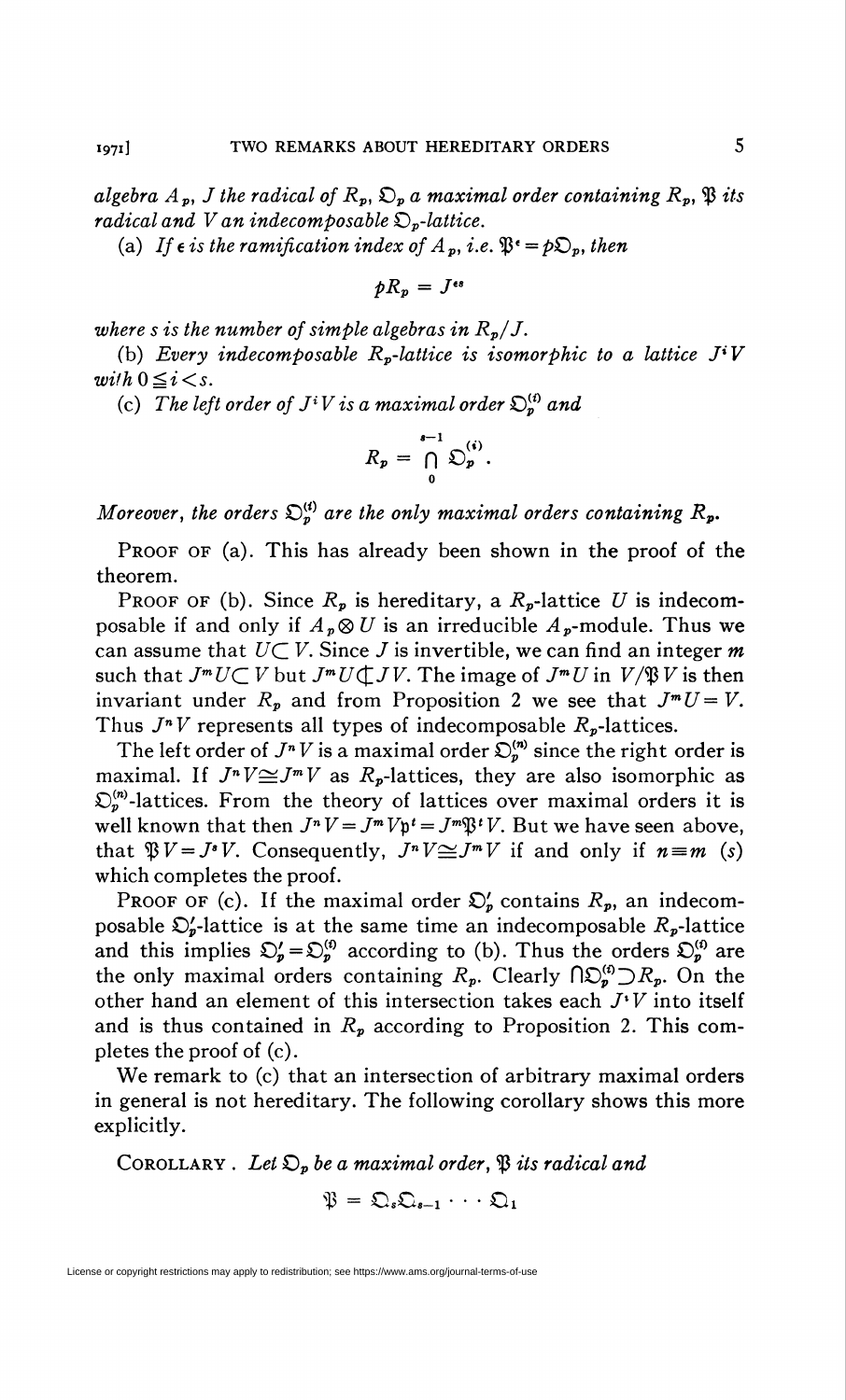6 H. JACOBINSKI [April

a proper factorization of P, that is the left order  $\mathcal{D}_n^{(i)}$  of  $\mathcal{D}_i$ , equals the right order of  $\mathfrak{Q}_{i+1}$ . Then

$$
R_p = \bigcap_i \mathfrak{O}_p^{(i)}
$$

# is hereditary and every hereditary order can be obtained in this way.

This follows immediately from Proposition 2 if we define the chain  $\&$  by  $\overline{V} = \overline{V}_0$  and  $\overline{V}_i = \mathfrak{Q}_i \overline{V}_{i-1}$ .

2. We now leave completions and consider again a Dedekind ring o and a hereditary o-order R in the separable algebra  $A/k$ . Some of the local results can be transferred immediately. In particular, R must contain the maximal order of the center of A and is thus a direct sum of hereditary orders in simple algebras. Proposition  $3(c)$  yields that R is the intersection of the maximal orders containing it. Also the Corollary can easily be globalized.

PROPOSITION 4. Let  $\mathfrak D$  be a maximal o-order in A and let  $\mathfrak{B}_1, \cdots, \mathfrak{B}_r$ be distinct two-sided prime ideals in  $\mathfrak{D}$ . If

$$
\mathfrak{P}_1 \cdot \cdot \cdot \mathfrak{P}_r = \mathfrak{Q}_s \cdot \cdot \cdot \mathfrak{Q}_1
$$

is a proper factorization of  $\mathfrak{B}_1 \cdot \cdot \cdot \mathfrak{B}_r$ , i.e. the left order  $\mathfrak{D}^{(i)}$  of  $\mathfrak{D}_i$  equals the right order of  $\mathfrak{Q}_{i+1}$ , then

$$
R=\bigcap_{i}\mathfrak{O}^{(i)}
$$

is hereditary and every hereditary order in A can be obtained in this way.

Since all the  $\mathfrak{B}_i$  are distinct, the factorization above reduces at every prime  $\dot{p}$  to a factorization of the same type as in the Corollary. This means that each  $R_p$  is hereditary and so R is hereditary. On the other hand let a hereditary order  $R$  be given and choose a maximal order  $\mathfrak D$  containing it. According to the Corollary we have at each prime  $p$  a factorization

$$
J(\mathfrak{O}_p) = \mathfrak{O}_{s_p}^{(p)} \cdot \cdot \cdot \mathfrak{O}_1^{(p)}
$$

such that  $R_p$  is the intersection of the left-orders of the  $\mathfrak{D}_i^{(p)}$ . Adding if necessary some factors  $\mathfrak{O}_p$  we can assume that the length  $s_p$  is the same for all  $\hat{p}$ . Define  $\hat{Q}_i$  by the condition  $(\hat{Q}_i)_p = \hat{Q}_i^{(p)}$  for all  $\hat{p}$ . Then  $\mathfrak{Q}_s \cdots \mathfrak{Q}_1$  is by construction a product of distinct two-sided prime ideals of  $\mathfrak{D}$ . Moreover, R is the intersection of the left orders of these  $\mathfrak{Q}_i$  since this is true at each prime  $p$ .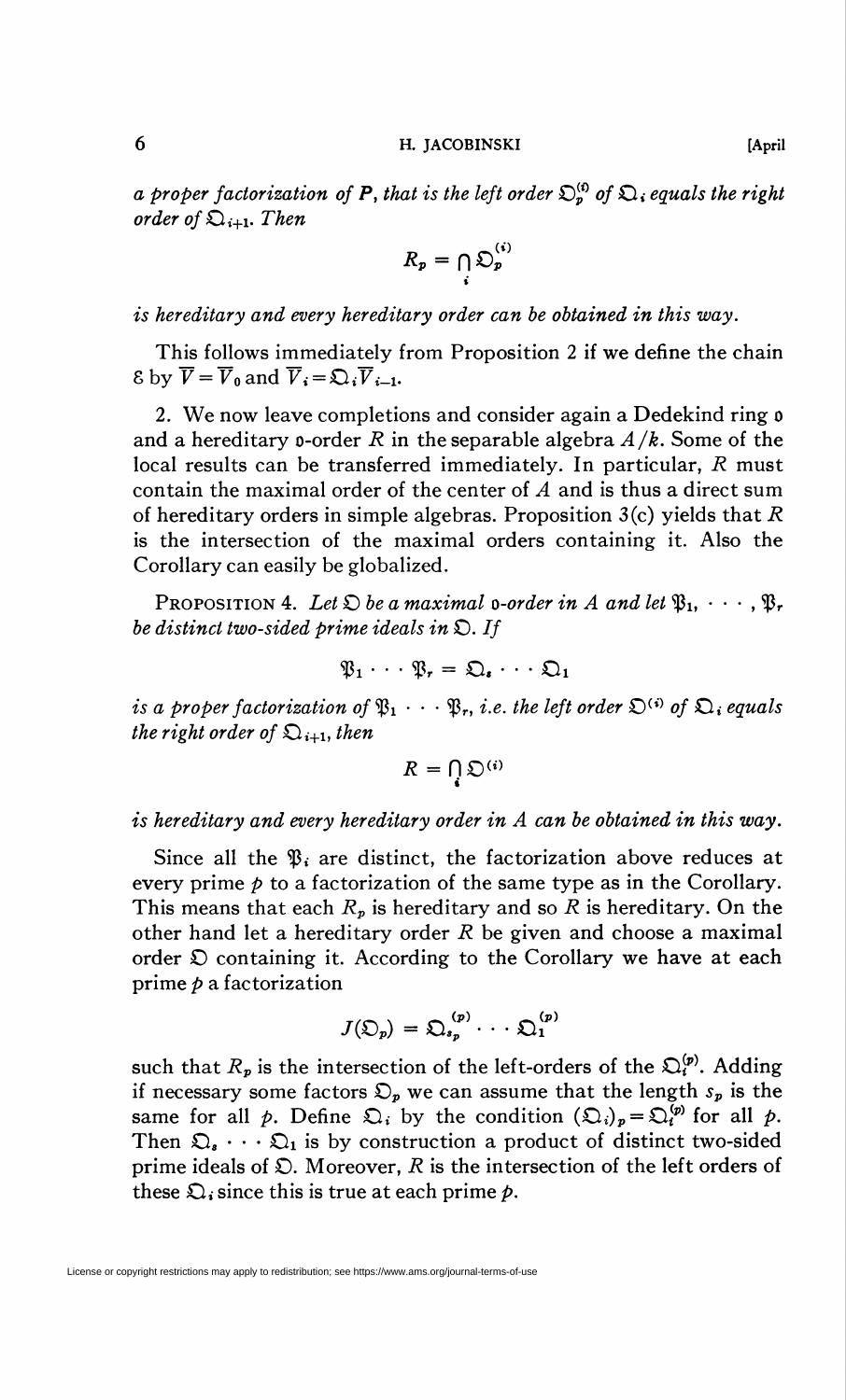I97i] TWO REMARKS ABOUT HEREDITARY ORDERS 7

However, (b) in Proposition 3 does not hold any longer. If  $M$  is an indecomposable R-lattice,  $M_p$  can be decomposable and its left order is the intersection of the maximal orders corresponding to these factors, which is not maximal in general. The classification of Rlattices is therefore more complicated than in the complete local case. In fact only partial results seem to be known if  $A$  is a direct sum of rings of matrices over commutative fields (Brumer [2]). If the quotient field  $k$  of  $\mathfrak o$  is an algebraic number field, we can give complete invariants for the types of  $R$ -lattices. For this we use results of Jacobinski [5], which will be quoted asGD.

Recall that two  $R$ -lattices belong to the same genus, notation  $M \sim N$ , if for all p,  $M_p \cong N_p$  as  $R_p$ -lattices. In fact it is sufficient that this is true for a finite set U of primes, containing all  $\phi$  such that  $R_p$  is not maximal (GD, Lemma 3.1).

The fact that  $R_p$ -lattices are easily classified by use of Proposition  $3(b)$  means that genera of R-lattices are equally easy to classify. The genus  $\Gamma(M)$  containing M is completely determined by the type of  $M_p$  for  $p \in U$ . This type is determined if for each maximal order  $\mathfrak D$ containing R, we know the multiplicity of each indecomposable  $\mathcal{D}_{p}$ lattice in a decomposition of  $M_n$ . For different primes p in U, these multiplicities have to satisfy a number of relations, expressing the fact that  $k_p \otimes M_p \cong k_p \otimes M$  (cf. [GD, Lemma 3.2]). There is no need giving these relations in detail. Since genera of  $R$ -lattices thus are known, our task reduces to describing the isomorphism-classes in a genus.

A R-lattice  $M$  is said to satisfy the Eichler condition, if none of the simple algebras in  $\text{Hom}_{A}(kM, kM)$  is a totally definite quaternion skew-field (cf. [GD, p. 5], where this is denoted by  $M \in \mathcal{L}_{R'}$ ). In other words, let  $e_i$  be a primitive central idempotent in A and let  $e_iA$  be a ring of matrices over the skew-field  $\Delta_i$ . If  $\Delta_i$  is a totally definite quaternion skew-field,  $e_i kM$  is not allowed to be irreducible; otherwise there is no condition on  $e_i kM$ .

Let  $\mathfrak D$  be a maximal order containing R. Two R-lattices M, N are in the same restricted genus [GD, p. 10] if  $M \sim N$  and  $\mathfrak{D}M \cong \mathfrak{D}N$ .

THEOREM 2. Let a be a Dedekind ring whose quotient field k is an algebraic number field, R a hereditary o-order in a separable algebra  $A/k$  and M a R-lattice, that satisfies the Eichler condition. Then all lattices in the restricted genus that contains M are isomorphic or, in other words,  $M \sim N$  and  $\mathcal{D}M \cong \mathcal{D}N$  implies  $M \cong N$ .

We can assume that A is a simple algebra. According to  $[GD, Prop-$